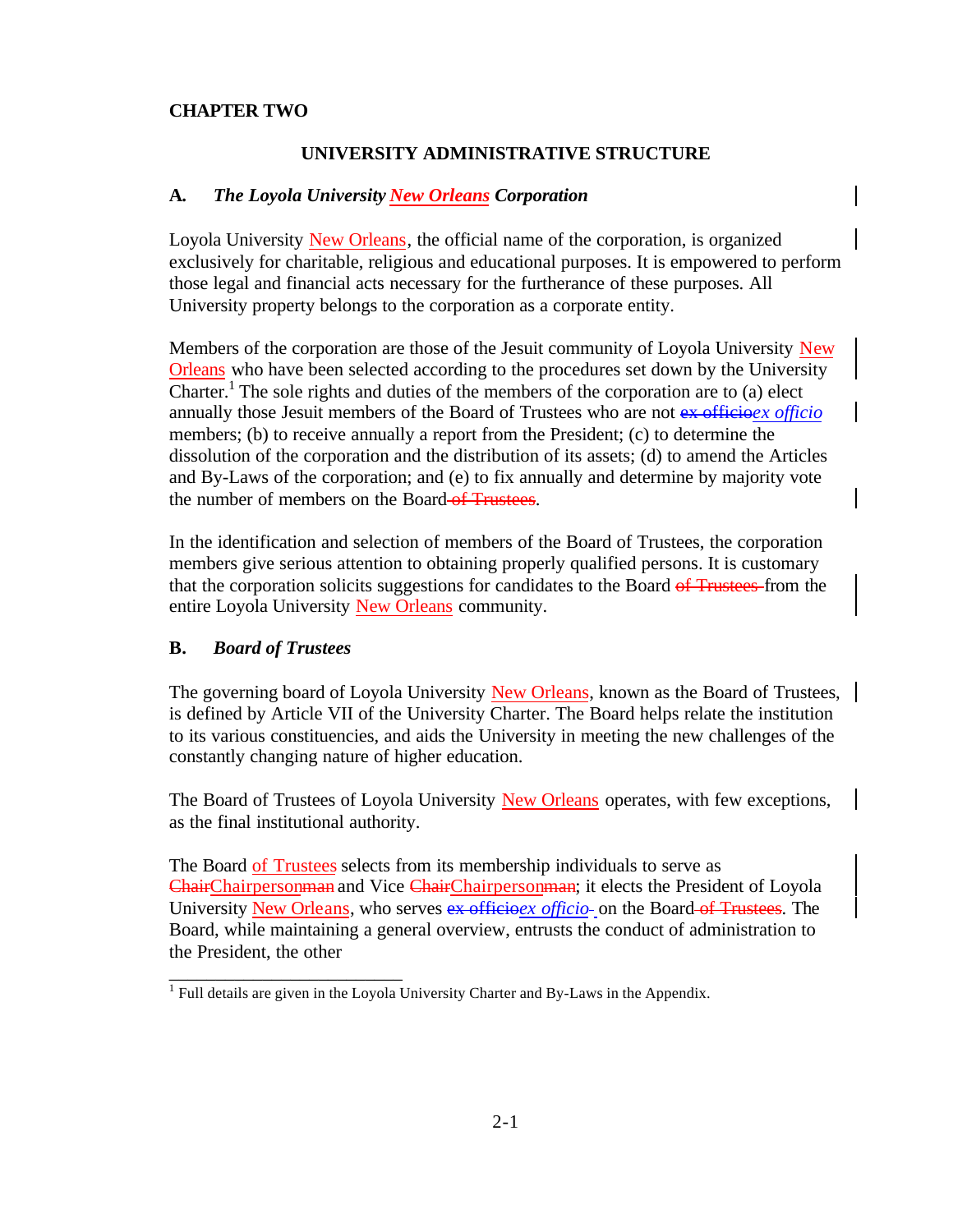administrative officers and the deans; it also entrusts the conduct of teaching and research to the faculty.

One important task of the Board of Trustees is to ensure the publication of codified statements that define the over-all policies and procedures of Loyola University New Orleans. The Board plays a central role in relating the likely needs of the future to predictable resources; it has the responsibility for managing the endowment; it is responsible for obtaining needed capital and operating funds; and in the broadest sense it should attend to personnel policy. In order to fulfill these duties, the Board is, and should be, aided by the development of long-range planning by the administration and faculty.

The University community should be kept informed of all major actions taken by the Board of Trustees at its regular and special meetings. Information should be distributed after each meeting of the Board, outlining the major areas of decision and actions taken by the Board.

When ignorance or ill-will threatens the institution or any part of it, the Board of Trustees should be available for support. In grave crises it will be expected to serve as a champion. Although the action to be taken by it will usually be on behalf of the President, the faculty, or the student body, the Board should make clear that the protection it offers to an individual or group is, in fact, a fundamental defense of the vested interest of society in the educational institution.

# **C.** *The President*

The President, as chief executive officer of Loyola University New Orleans, shares responsibility for the definition and attainment of goals, for administrative action and for operating the communications system which links the components of the academic community. He represents Loyola to its many publics. His leadership role is supported by delegated authority from the Board of Trustees.

The President shall ensure that the standards and procedures of the University conform to the policies established by the Board of Trustees, to legal regulations, and to standards of sound academic practice. The President should also ensure that faculty views, including dissenting views, are presented to the Board in those areas and on those issues where responsibilities are shared. The faculty should be informed of the views of the Board and the administration on such issues.

The President shares responsibilities with the Board of Trustees for the maintenance of existing institutional resources and the creation of new resources; he has ultimate managerial responsibility for a large area of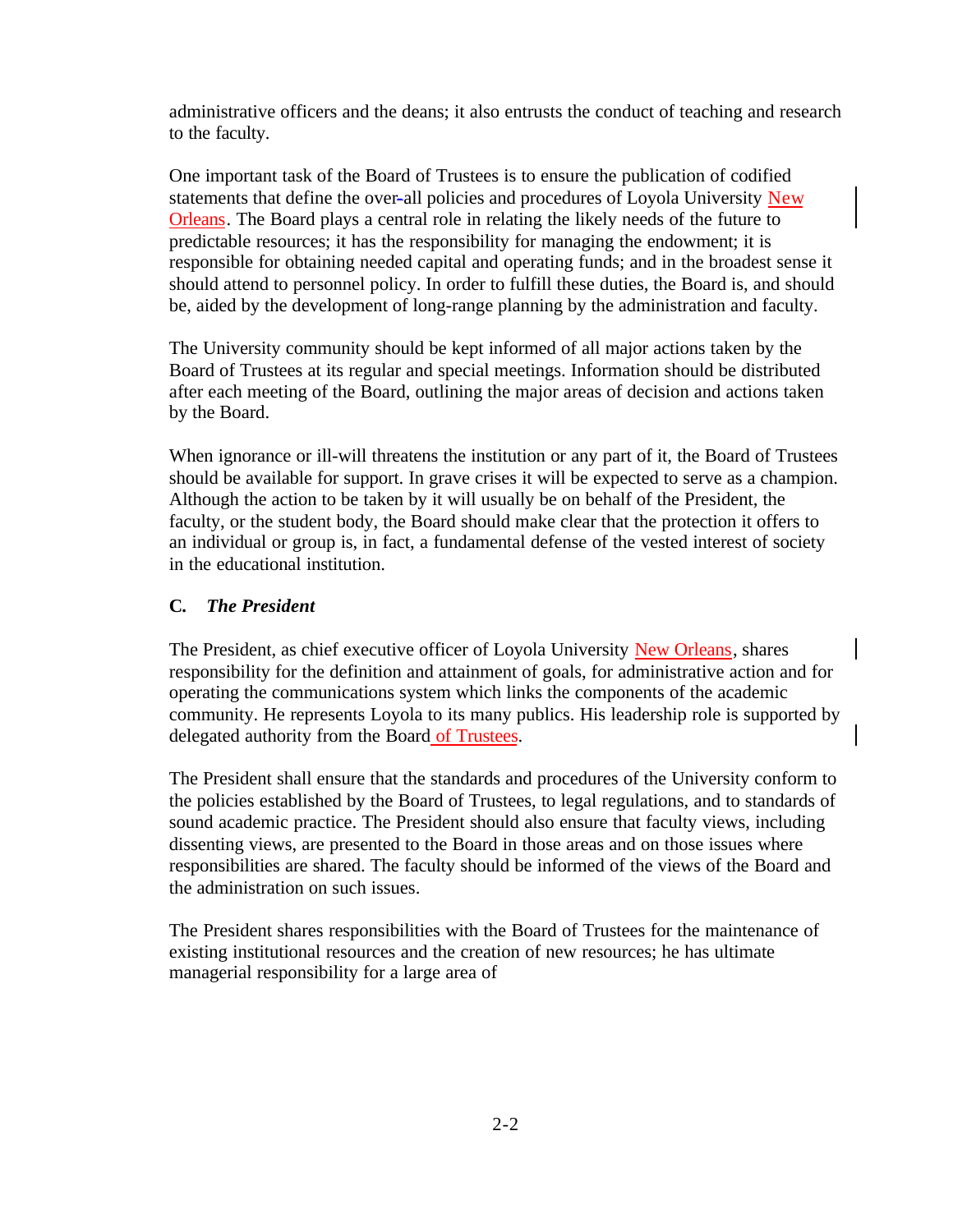nonacademic activities; he is responsible for public understanding; and by the nature of his office he is the chief spokesman of Loyola University New Orleans. In these and other areas his work is to plan, to organize, to direct and to represent. The presidential function should receive the general support of the Board and faculty.

The President must at times, with or without support, infuse new life into an academic department or unit; relatedly, he may at times be required, working within the concept of tenure, to solve problems of obsolescence. The President will necessarily utilize the judgments of the faculty, but in the interest of academic standards he may also seek outside evaluations by scholars of acknowledged competence.

As the chief planning officer, the President has a special obligation to innovate and initiate. He shall envision new horizons for Loyola University New Orleans and shall persuade others to see them and work toward them.

# **D.** *Provost and Vice President for Academic Affairs*

The Provost and Vice President for Academic Affairs is the chief academic officer and second ranking official of the University and, as such, advises the President on policy matters and acts for the President in the latter's absence. The Provost and Vice President for Academic Affairs exercises overall leadership and has administrative responsibility for the University's academic programs.

The Provost and Vice President for Academic Affairs serves as the chief academic officer of the University. The Provost and Vice President for Academic Affairs has specific responsibility for academic planning and administration, for development of sound academic programs, for providing opportunities for faculty development, and for establishing policies which, when approved, guide the academic future of the University

The Provost and Vice President for Academic Affairs is responsible for the development and implementation of enrollment marketing and management strategies; coordination and supervision of admissions, scholarship, and financial aid activities; supervision of the office of student records; supervision of the Upward Bound program; and coordination and supervision of the Whelan Children's Center.

# **E.** *Other Vice Presidents*

The President of the University directly supervises the following administrators and delegates to them full responsibility within their functions:

## **1. Vice President for Academic Affairs**

The Vice President for Academic Affairs serves as the chief academic officer of the University. The Vice President for Academic Affairs has specific responsibility for academic planning and administration, for development of sound academic programs, for providing opportunities for faculty development, and for establishing policies which, when approved, guide the academic future of the University.